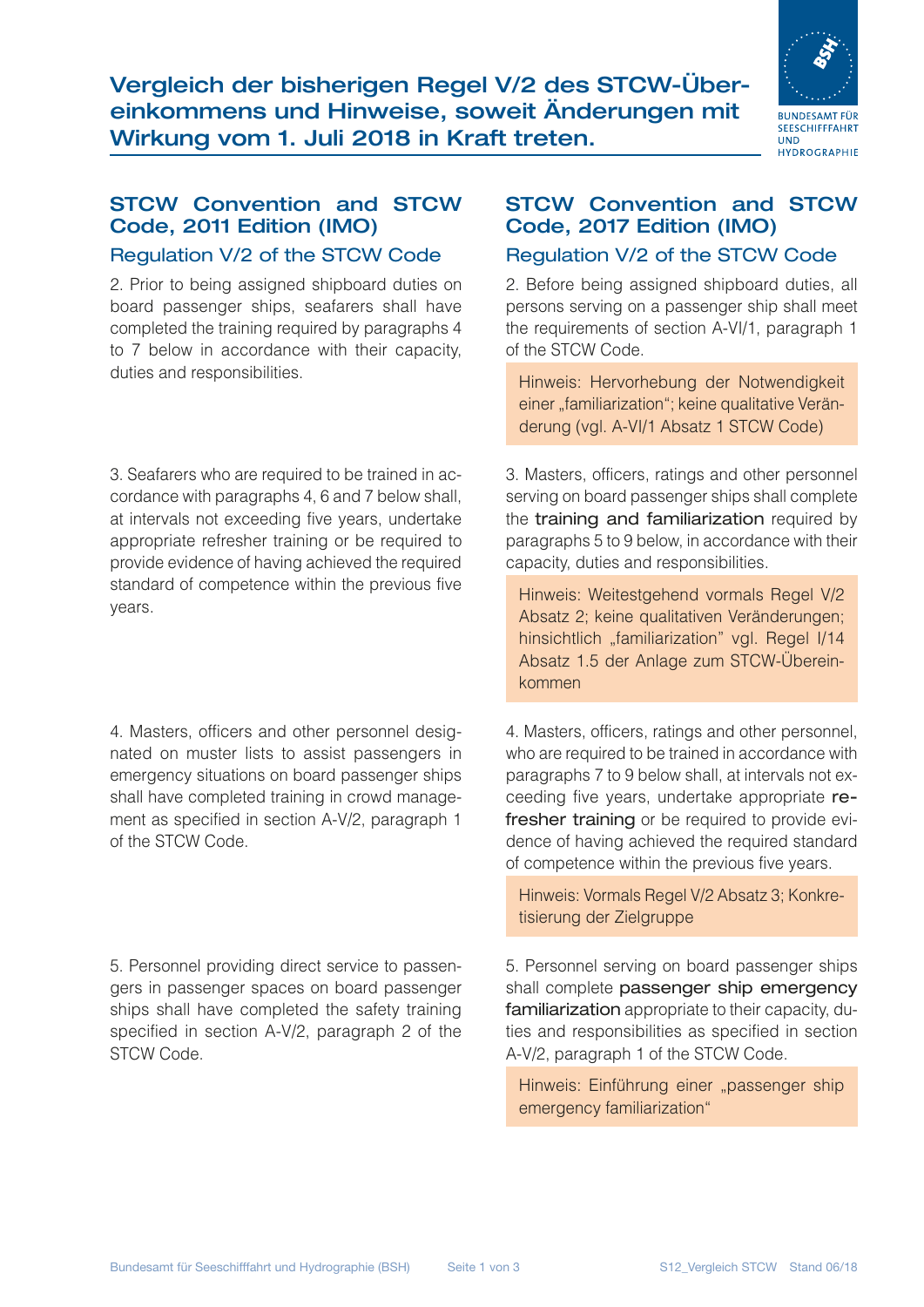Vergleich der bisherigen Regel V/2 des STCW-Übereinkommens und Hinweise, soweit Änderungen mit Wirkung vom 1. Juli 2018 in Kraft treten.



### STCW Convention and STCW Code, 2011 Edition (IMO)

#### Regulation V/2 of the STCW Code

6. Masters, chief engineer officers, chief mates, second engineer officers and any person designated on muster lists as having responsibility for the safety of passengers in emergency situations on board passenger ships shall have completed approved training in crisis management and human behaviour as specified in section A-V/2, paragraph 3 of the STCW Code.

7. Masters, chief engineer officers, chief mates, second engineer officers and every person assigned immediate responsibility for embarking and disembarking passengers, loading, discharging or securing cargo, or closing hull openings on board ro-ro passenger ships shall have completed approved training in passenger safety, cargo safety und hull integrity as specified in section A-V/2, paragraph 4 of the STCW Code.

8. Administrations shall ensure that documentary evidence of the training which has been completed is issued to every person found qualified under the provisions of this regulation.

# STCW Convention and STCW Code, 2017 Edition (IMO)

### Regulation V/2 of the STCW Code

6. Personnel providing direct service to passengers in passenger spaces on board passenger ships shall complete the safety training specified in section A-V/2, paragraph 2 of the STCW Code.

Hinweis: Vormals Regel V/2 Absatz 5

7. Masters, officers, ratings qualified in accordance with chapters II, III and VII and other personnel designated on muster list to assist passengers in emergency situations on board passenger ships, shall complete passenger ship crowd management training as specified in section A-V/2, paragraph 3 of the STCW Code.

Hinweis: Vormals Regel V/2 Absatz 4; Inhaltliche Überarbeitung, Erweiterung der Zielgruppe und Ergänzung von Tabelle A-V/2-1

8. Masters, chief engineer officers, chief mates, second engineer officers and any person designated on the muster list of having responsibility for the safety of passengers in emergency situations on board passenger ships shall complete approved training in crisis management and human behaviour as specified in section A-V/2, paragraph 4 of the STCW Code.

Hinweis: Vormals Regel V/2 Absatz 6; Umbenennung der Tabelle A-V/2-2; keine inhaltliche Veränderung.

9. Masters, chief engineer officers, chief mates, second engineer officers and every person assigned immediate responsibility for embarking and disembarking passengers, for loading, discharging or securing cargo, or for closing hull openings on board ro-ro passenger ships, shall complete approved training in passenger safety, cargo safety and hull integrity as specified in section A-V/2, paragraph 5 of the STCW Code.

Hinweis: Vormals Regel V/2 Absatz 7